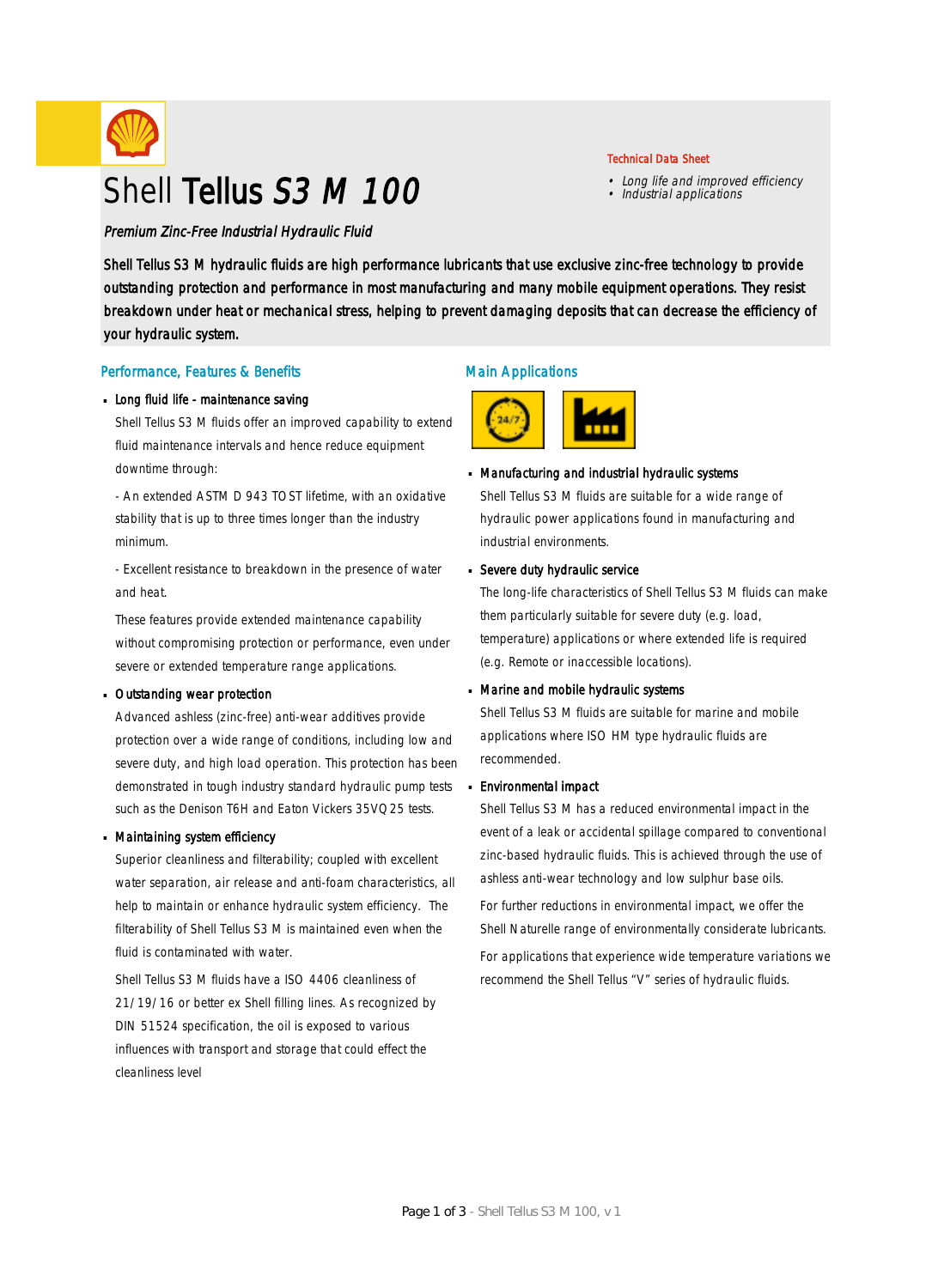#### Specifications, Approvals & Recommendations

- Denison Hydraulics (HF-0, HF-1 and HF-2)
- **Eaton Vickers (Brochure 694)**
- MAG (Cincinnati Machine) P-68 (ISO 32), P-70 (ISO 46), P-69 (ISO 68)
- $\blacksquare$  ISO 11158 (HM fluids)
- DIN 51524-2 (HLP oils) ·
- ASTM 6158 (HM mineral oils) ·
- $S$ SS 15 54 34 M

For a full listing of equipment approvals and recommendations, please consult your local Shell Technical Helpdesk, or the OEM Approvals website.

### Compatibility & Miscibility

# Compatibility ·

Shell Tellus S3 M fluids are suitable for use with most hydraulic pumps.

Fluid Compatibility ·

Shell Tellus S3 M fluids are compatible with most other mineral oil based hydraulic fluids. However, mineral oil hydraulic fluids should not be mixed with other fluid types (e.g. environmentally acceptable or fire-resistant fluids).

# Seal & Paint Compatibility

Shell Tellus S3 M fluids are compatible with seal materials and paints normally specified for use with mineral oils.

#### Typical Physical Characteristics

| <b>Properties</b>          |                  |                   | <b>Method</b>    | Shell Tellus S3 M |
|----------------------------|------------------|-------------------|------------------|-------------------|
| <b>ISO Viscosity Grade</b> |                  |                   | <b>ISO 3448</b>  | 100               |
| <b>ISO Fluid Type</b>      |                  |                   | ISO 6743-4       | <b>HM</b>         |
| <b>Kinematic Viscosity</b> | @0°C             | cSt               | ASTM D 445       | 1750              |
| <b>Kinematic Viscosity</b> | @40 $^{\circ}$ C | cSt               | ASTM D 445       | 100               |
| <b>Kinematic Viscosity</b> | @100°C           | cSt               | ASTM D 445       | 11.4              |
| <b>Viscosity Index</b>     |                  |                   | <b>ISO 2909</b>  | 100               |
| <b>Density</b>             | @15 $°C$         | kg/m <sup>3</sup> | <b>ISO 12185</b> | 875               |
| <b>Flash Point</b>         |                  | $^{\circ}C$       | IP 34 (COC)      | 250               |
| <b>Pour Point</b>          |                  | $^{\circ}C$       | <b>ISO 3016</b>  | $-33$             |

These characteristics are typical of current production. Whilst future production will conform to Shell's specification, variations in these characteristics may occur.

#### Health, Safety & Environment

■ Guidance on Health and Safety is available on the appropriate Material Safety Data Sheet, which can be obtained from http://www.epc.shell.com/

# • Protect the Environment

Take used oil to an authorised collection point. Do not discharge into drains, soil or water.

#### Additional Information

# ■ Advice

Advice on applications not covered here may be obtained from your Shell representative.